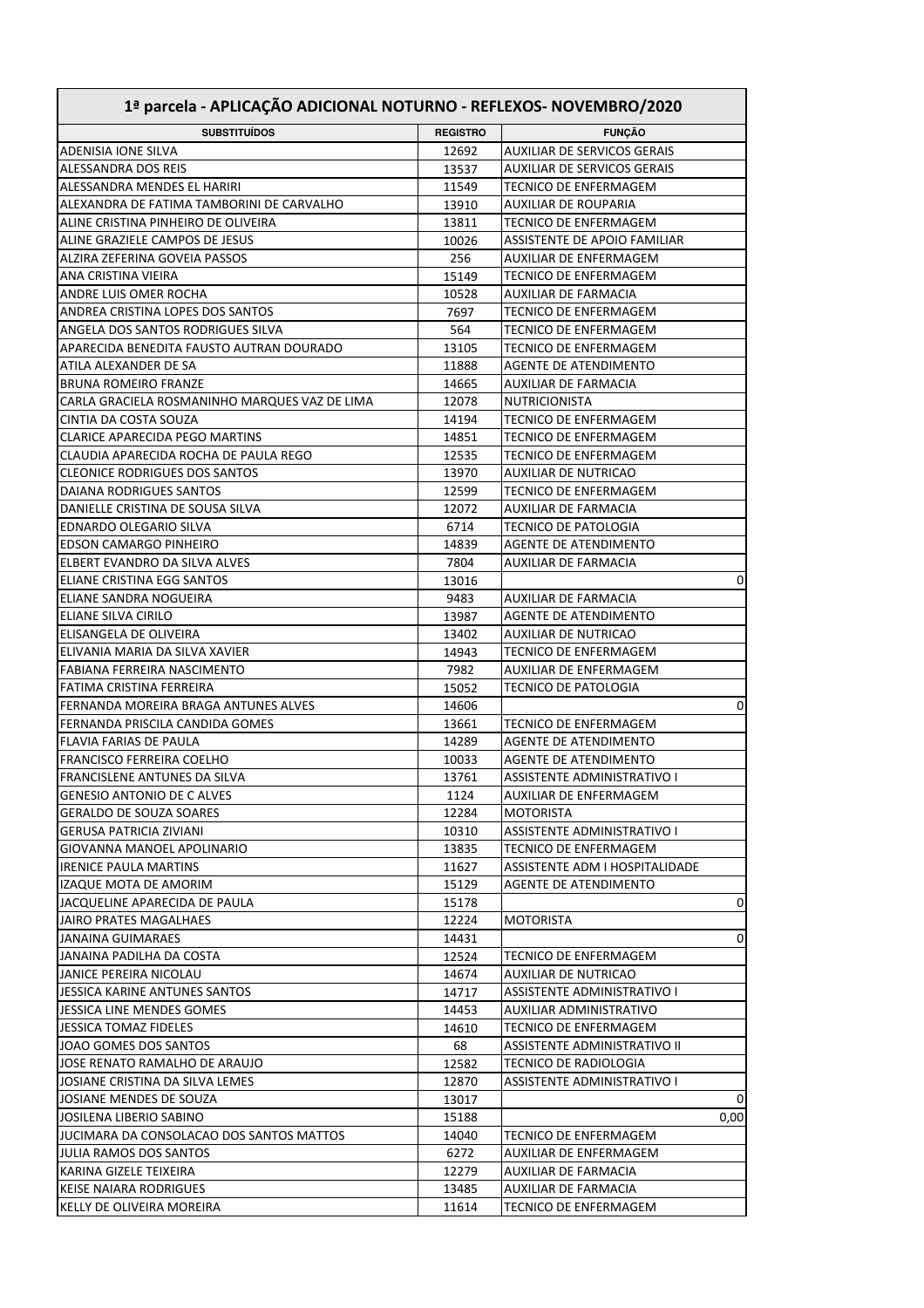| LAILA THAIS SARAIVA DE CARVALHO                               | 12657        | TECNICO DE ENFERMAGEM        |        |
|---------------------------------------------------------------|--------------|------------------------------|--------|
| LEIA CRISTINA FERREIRA AMANCIO                                | 12568        | TECNICO DE ENFERMAGEM        |        |
| LEONARDO HENRIQUE RODRIGUES                                   | 12713        | <b>AGENTE DE ATENDIMENTO</b> |        |
| LORRANY SILVA                                                 | 13730        | ASSISTENTE ADMINISTRATIVO I  |        |
| LUCIANO DA SILVA VIANA                                        | 11775        | <b>AGENTE DE ATENDIMENTO</b> |        |
| LUCINEIA LEAL                                                 | 12865        | AUXILIAR DE ROUPARIA         |        |
| LUDMILA MOREIRA DA SILVA                                      | 12473        | <b>AUXILIAR DE FARMACIA</b>  |        |
| MARA RUBIA SILVA COSTA ROCHA                                  | 14478        | NUTRICAO E DIETETICA         |        |
| MARCELLA THAIS FERREIRA GUIMARAES                             | 13090        | TECNICO DE ENFERMAGEM        |        |
| <b>MARCIA BICALHO LEAO</b>                                    | 11895        | TECNICO DE ENFERMAGEM        |        |
| MARIA APARECIDA DA SILVA OLIVEIRA                             | 14015        |                              | 0      |
| MARIA CANDIDA GONÇALVES                                       | 11305        | AUXILIAR DE NUTRICAO         |        |
| MARIA DOS ANJOS SANTOS BARRETO                                | 9142         | TECNICO DE ENFERMAGEM        |        |
| MARIA REGINA DE ALMEIDA                                       | 166          | AUXILIAR ADMINISTRATIVO      |        |
| MARIA VIANA FERREIRA DOS SANTOS                               | 11478        | AUXILIAR DE NUTRICAO         |        |
| MICHELE SILVA DE SOUZA                                        | 14416        | TECNICO DE ENFERMAGEM        |        |
| MIRIAM FERREIRA KOURY                                         | 9583         | TECNICO DE ENFERMAGEM        |        |
| MIRIAM LUCIA JANUARIO SIMOES                                  | 10744        |                              | 0      |
| MONICA CRISTINA DOS SANTOS                                    | 14391        | TECNICO DE ENFERMAGEM        |        |
| <b>MONICA SANTANA PARANHOS</b>                                | 13369        | <b>AUXILIAR DE NUTRICAO</b>  |        |
| NATALIA VANESSA LEAL DE SOUZA                                 | 10900        | SUPERVISOR DE AREA II        |        |
| NAYARA CRISTINA FLORES SENA                                   | 12861        | AUXILIAR DE NUTRICAO         |        |
| NEIDE DE JESUS DA SILVA                                       | 8227         | TECNICO DE ENFERMAGEM        |        |
| NEIDE MARIA DOS SANTOS DE OLIVEIRA                            | 6786         |                              | 0      |
| NEUSA ALVES DE SOUZA                                          | 1485         | AUXILIAR DE FARMACIA         |        |
| NEUSA DOS SANTOS DE PADUA                                     | 11399        | AUXILIAR DE NUTRICAO         |        |
| NEUZA DA CONCEICAO SOUZA                                      | 330          | AUXILIAR DE ENFERMAGEM       |        |
| PATRICIA VIVIANE DO CARMO                                     | 13758        | ASCENSORISTA                 |        |
| RACHEL CRISTINA BATISTA LIMA                                  | 15182        | TECNICO DE ENFERMAGEM        |        |
| RAISSA BARBARA DIAS DA FONSECA                                | 13381        | ASSISTENTE ADMINISTRATIVO I  |        |
| RAQUEL CONCEICAO DA SILVA                                     | 13078        | TECNICO DE ENFERMAGEM        |        |
| RAQUEL GOMES DA REPUBLICA OLIVEIRA                            | 10760        | <b>TECNICO DE ENFERMAGEM</b> |        |
| RENATA ALESSANDRA EVANGELISTA DOS SANTOS                      | 14270        | TECNICO DE ENFERMAGEM        |        |
| RITA DE CASSIA FREITAS                                        | 499          | AUXILIAR DE ROUPARIA         |        |
| ROMILDA APARECIDA FERREIRA SANTOS                             | 13441        | TECNICO DE ENFERMAGEM        |        |
| ROSALIA DE ALMEIDA NOVAES                                     | 9826         | TECNICO DE ENFERMAGEM        |        |
| ROSANA DA SILVA GITAI                                         | 13272        | TECNICO DE ENFERMAGEM        |        |
| ROSANA GERALDA BARBOSA DE ALMEIDA                             | 12116        | TECNICO DE ENFERMAGEM        |        |
| ROSANGELA GONCALVES ABEL                                      | 12044        | TECNICO DE ENFERMAGEM        |        |
| ROSANGELA LEMOS CARDOSO DE ARAUJO                             |              |                              |        |
|                                                               | 9677         |                              | 0<br>0 |
| ROSIMEIRY CELENE DA COSTA<br><b>SEBASTIAO DE LIMA PEREIRA</b> | 13872<br>793 |                              |        |
| <b>SILVANIA ROSA SOARES</b>                                   |              | OFICIAL DE MANUTENCAO II     |        |
|                                                               | 14889        | TECNICO DE ENFERMAGEM        |        |
| SIRLENE MARTINS DE OLIVEIRA                                   | 11138        | ASCENSORISTA                 |        |
| SOLANGE APARECIDA LIMA E SOUZA                                | 13405        | AUXILIAR DE NUTRICAO         |        |
| SONIA BEATRIZ DOS SANTOS PEREIRA                              | 13953        | AUXILIAR DE ROUPARIA         |        |
| STEFANIA CRISTINA COSTA                                       | 14011        | TECNICO DE ENFERMAGEM        |        |
| TATIANA GERALDA DE PAULA MOREIRA                              | 9941         | <b>TECNICO DE ENFERMAGEM</b> |        |
| TATIANA MODESTO DE FARIA                                      | 13080        | TECNICO DE ENFERMAGEM        |        |
| TATIANE APARECIDA SOARES BASTOS                               | 8133         | TECNICO DE ENFERMAGEM        |        |
| TAYLANE KAREN GUIMARAES MESSIAS                               | 10836        | AUXILIAR DE FARMACIA         |        |
| VALDETE MARTINS DOS REIS                                      | 13611        | AUXILIAR DE NUTRICAO         |        |
| VALERIA GOMES DE SOUZA                                        | 8291         | AUXILIAR DE NUTRICAO         |        |
| <b>VIVIANY ARAUJO GOMES</b>                                   | 15084        | <b>FARMACIA - HC</b>         |        |
| WALDIR ZEFERINO LOURENCO                                      | 13548        | AGENTE DE ATENDIMENTO        |        |
| WILSON FELIPE FERREIRA DA SILVA                               | 14699        | AUXILIAR DE ALMOXARIFADO     |        |
| ZELIA MARIA DE ARAUJO                                         | 14983        | TECNICO DE ENFERMAGEM        |        |
|                                                               |              |                              |        |